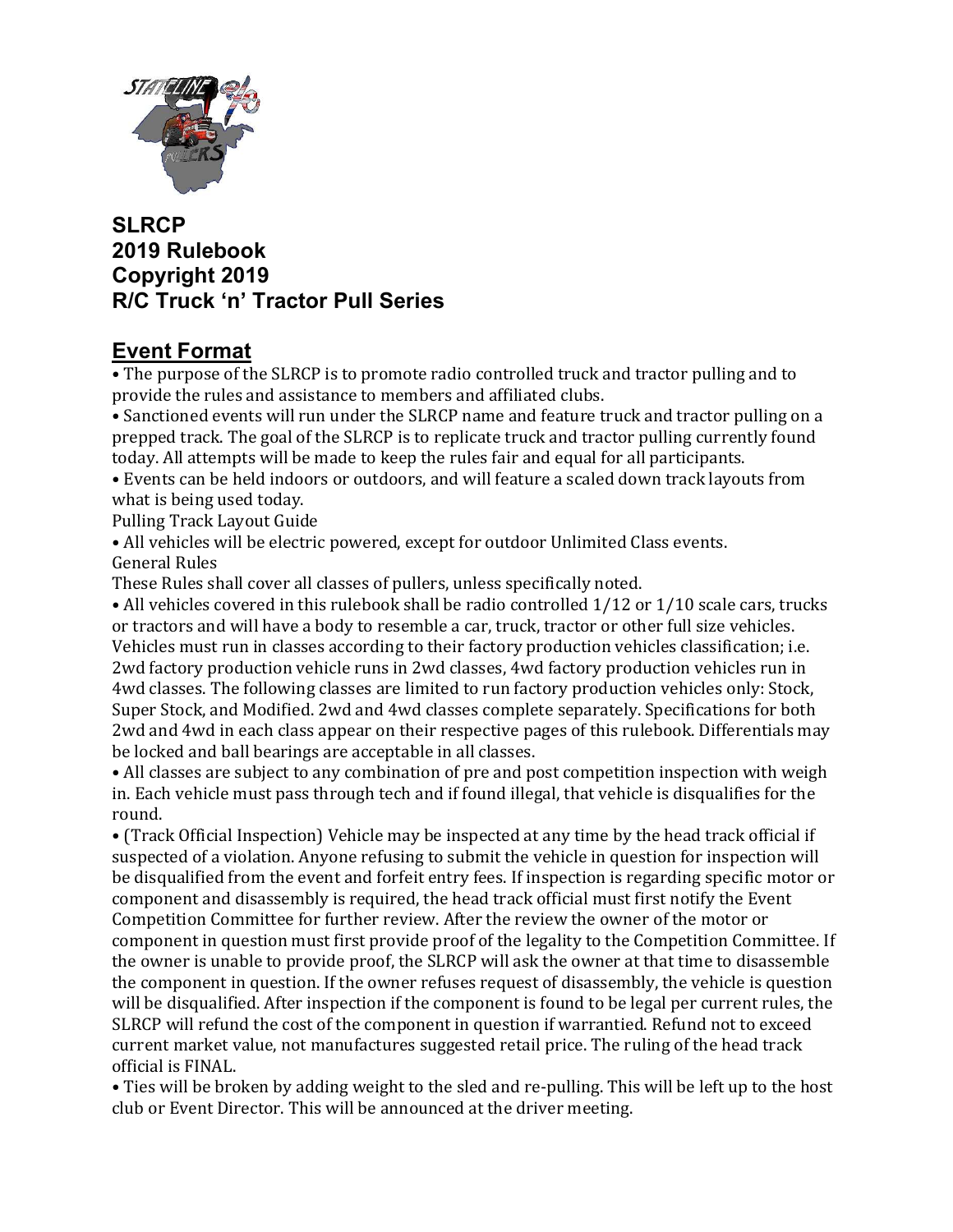• There cannot be a protest against the Head Track official or their staff. Any complaints must be filed with the Competition Committee. The decisions of the Head Track Official and or Competition Committee Director are FINAL and cannot be overruled.

• Any participant may request an inspection of a vehicle in his/her class, but ONLY if suspected of a rule violation. Participant must register a written complaint with the Competition Committee along with a \$30.00 protest fee in cash. The owner of the vehicle in question will be notified of the complaint by a Competition Committee member. At that time the vehicle will be placed in impound. If disassembly is required the owner will do any disassembly of their vehicle under the supervision of the Competition committee. If the vehicle is question is found to be legal, the owner of the vehicle will receive the protest fee. If the vehicle is question is found to be illegal the protest will be returned to the person filing the protest and the vehicle would be disqualified from the event and the owner would forfeit entry fees. The decision of the Competition Director is FINAL.

• No metal or fiber spikes, tire chains or foreign material is to be attached in any manner to or injected into tires. Liquid or chemical tire compounds are not permitted in any class.

• All weights must be firmly attached. External weights must be of scale appearance and proportionate to that vehicle size. Weights may not extend more than ½" past either edge of the body. Vehicles using a scale tractor body may exceed the width limit but no weights are to exceed the vehicles width. Weights may not exceed 3" in height. Weight bar and/or weights must have a minimum of ¼" ground clearance when set on a table. All four wheels must contact the table surface. All motors and non-scale appearing weights must be located under the body of the vehicle. Battery must be concealed and shall be placed in a fashion, so it cannot be seen from either side, front, rear or top of vehicle. The body may be cut to allow for wheel openings, exhaust, starter drive access and for clearance of oversized motor housings. Custom work is allowed, unless it is listed differently in the class rules all dimensions include all the vehicle components as it is to be competed with.

• Any production R/C vehicle shall be reviewed by the SLRCP and approved for a particular class based on their review.

• Experimental vehicles not specifically addressed by this rulebook are permitted to compete as exhibition only. The decision to allow these vehicles to compete is their own class is left up to the host club.

• No automatic transmissions or transmissions that shift while in motion are allowed.

• There will be no verbal or physical abuse directed towards any track officials, tech staff, or Competition Committee members by competitors or other officials. There will be no verbal or physical abuse towards any competitor by any officials or other competitors. No alcohol, tobacco or drugs are allowed in the event area during competition hours. Anyone found to be soliciting drugs or alcohol to minors will be asked to leave. You will be disqualified from the event without refund, NO EXCEPTIONS. This will be decided by the event officials, Competition Committee, and/or the Executive Board.

• External propellers and or fan blades may not be used to cool motors in any class. Small blower assemblies will be permitted if mounted securely to the vehicle and properly encased.

• No walking with the vehicle, the driver must stand in one spot anywhere along the track. Pivoting to the right and left is permitted. You may not stand on the track surface. Violation of this rule will result in disqualification for the round. The enforcement of this will be up to the event director. Exceptions may be granted for physical disability (i.e. vision) or building interference.

• No truck maximum per person per class. This will be left up to the host club or the Event Director and announce prior to the event.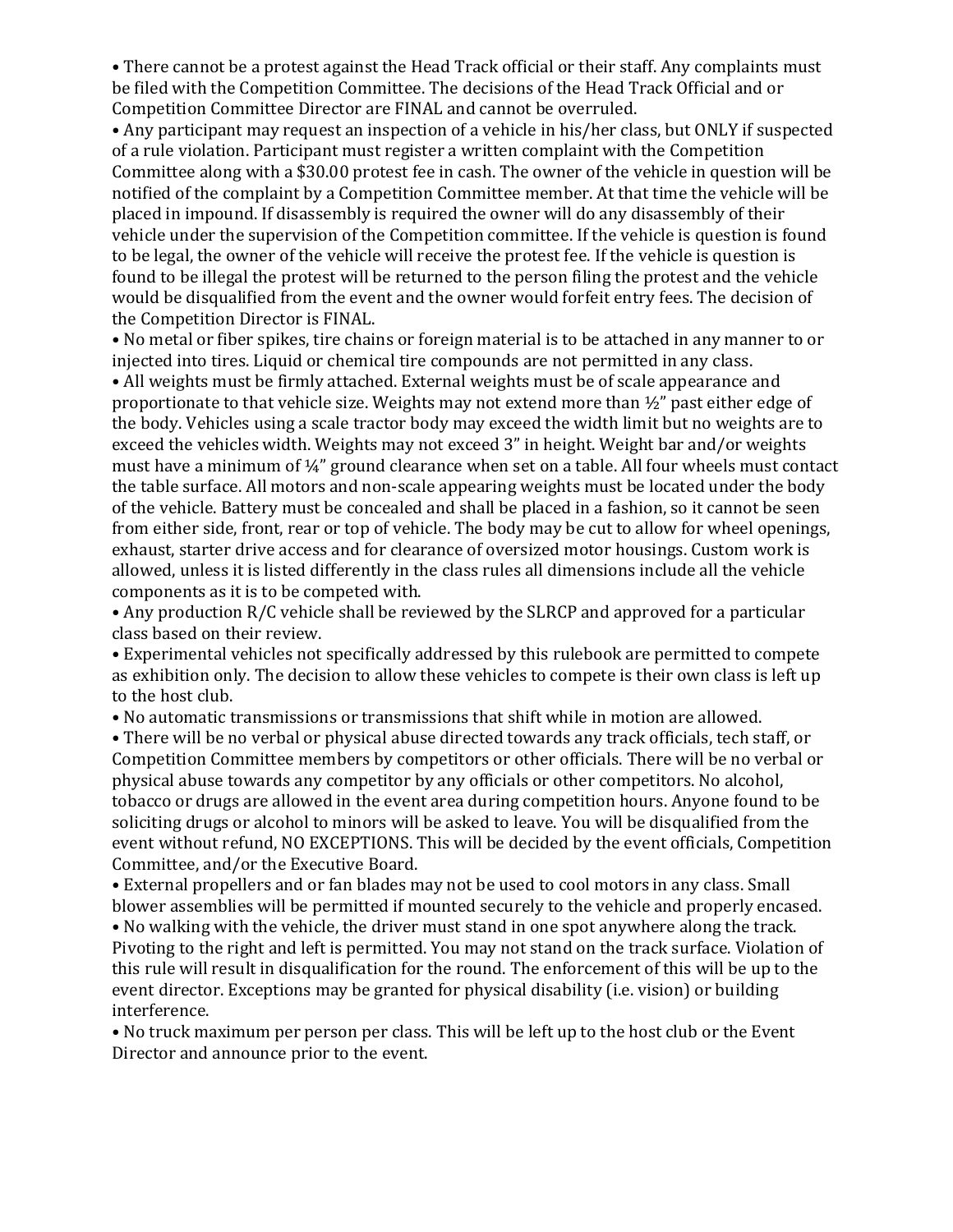• Pulling vehicles can enter multiple classes. A single chassis cannot register in one class more than once. Entry fees must be paid per entered class and vehicle must meet all specific class rules.

• All members will be expected to help in any way if asked at events if physically capable.

• No teching of bush hoods on any motor (lay down or standup) during tech inspections. The exception to this is during special inspections such as those in general rules 3 and 6. During these inspections the brush hoods may be disassembled and inspected to prove legality.

• A minimum of three (3) entries per class must be pre-registered and pre-paid, at least (4) weeks prior to the Finals in order to purchase awards for said class. All exhibition classes will be awarded plaques instead of trophies at the Finals, unless the class is sponsored.

• You may not tech your own vehicle or measure its distance in pulling.

• All competition coursed and/or tracks must be set up in a safe manner. This is for the safety of the participants, spectators, building & vehicles. If there is a track malfunction you can be awarded another run determined by the head track official you must run again immediately with no modifications.

• Motor and battery rules are set and in each class description.

• Pulling Track Layout Guide

Pulling Rules

• The first puller, in round one only, in every class can decline the pull. Every puller has the option to restart his/her pull if he/she stops before the front of the sled reaches the 10 foot default line on the track in every round except the pull-offs. If this option is taken you must rehook immediately, with no vehicle adjustments, only driving adjustments. You will be allowed two minutes to start your pull once the Track Official calls you to the track. The exception to the two minute limit is if the participant is required at another track. If your vehicle does not make it off the line, you will have the opportunity to make vehicle adjustments on or off the track. When pre-tech is used, if you make any changes to the vehicle, the vehicle must have reinspection by tech officials before second attempt is made. If vehicle leaves the track surface for repairs, you will be rotated down in the field and if you are the last puller you will have five minutes to return or you will be disqualified for that round. The repair procedure will be announced at the drivers meeting.

• The order of pullers in each class may be determined by the order of registration. Random drawings at the event is preferred. This is up to the host club or Event Director.

• Start and finish of each pull shall be determined by an official starter using an audible or visual signal such as whistle, flags, and lights. The type of signal will be announced at the drivers meeting.

• Sleds are not allowed to lockup before the finish line. The pull chain will be 8" long and attached to the center of the skid plate no higher than ¾" above the track surface. The length of the pull chain is measured from the skid plate to the inside of the hook. No twisting of the chain is permitted. Distance pulled will be considered the distance the sled is pulled down the track. All sleds will have an indelible mark in which to measure to. The mark will be on the center of the front of the skid plate. This point will be known as the "zero" point. The front of the sled skid plate is "front" of the measurement point. The distance can be measured using the front of the skid or may be measured using the back of the sled as long as the zero point is known when the front of the skid plate is on the starting line.

• If the pulling sled malfunctions at any time during a pull, that pull will be null and void. The participants will be allowed to recharge the batteries and re-pull at a time determined by the track officials. Sled malfunctions will only be determined by the track officials.

• If any item falls off of the vehicle, the vehicle flips over backwards or sideways, the vehicle will be stopped at that point, if the sled passes the vehicle's part on the track the measurement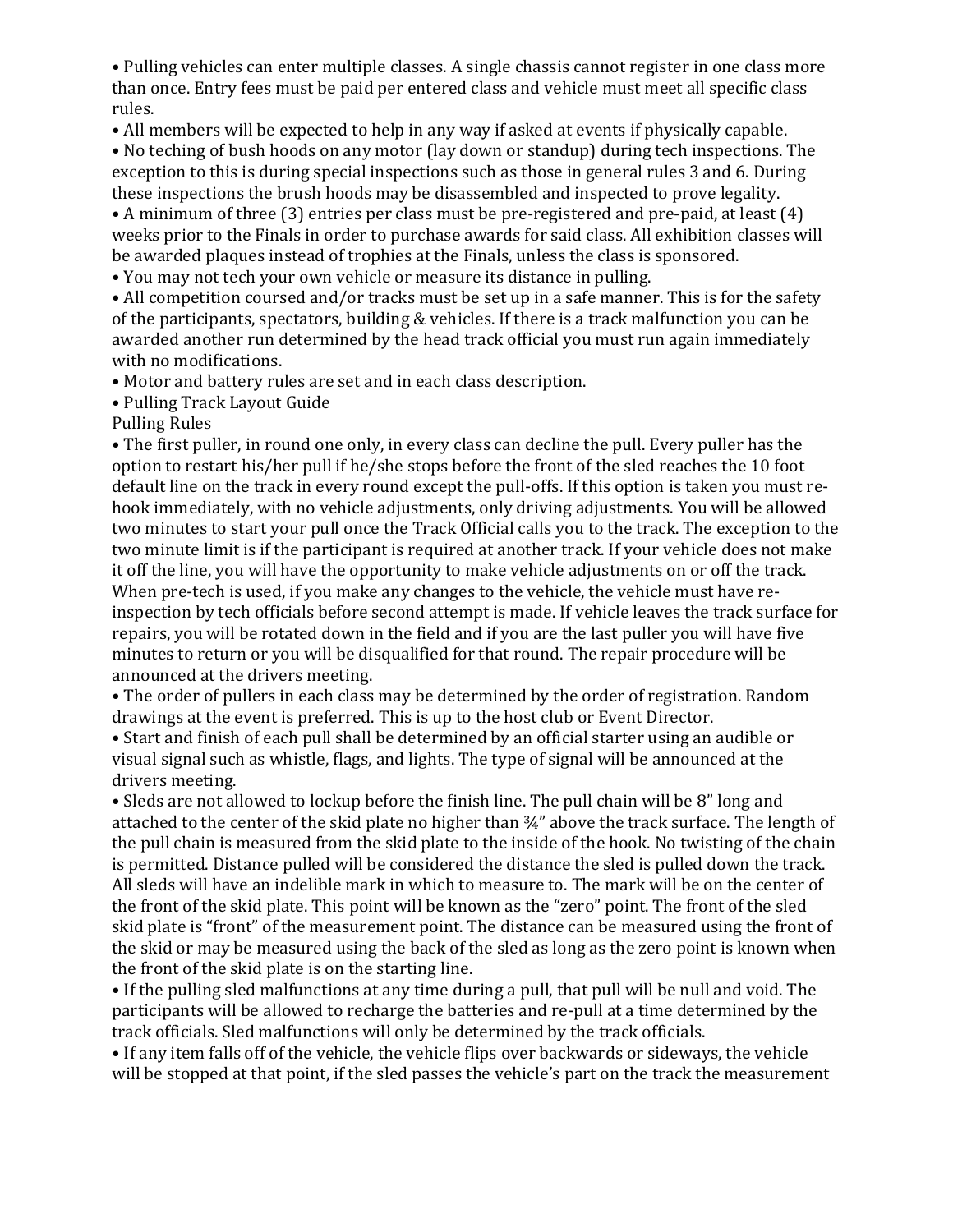with a 12 inch penalty will apply from the spot where the part lies. This is up to the host club or Event Director and will be announced at the drivers meeting.

• The vehicle will be disqualified if any part of the vehicle touches the out of bounds marks (or wall) before the full pull mark (30ft). Out of bounds is only measured to the full pull mark (30ft).

• Intentional jerking of the pulling sled will disqualify the vehicle for that round. Intentional jerking will be determined by the Head Track Official.

• A 30 second time limit is to be imposed for the length of time to complete a pull from start of signal. If a vehicle has not completed the distance or has been stopped by the sled prior to the 30 seconds, it will be signaled to stop. A measurement will be taken from that point. If a vehicle restarts according to the Pulling rule number one, the clock will be reset and started again at the signal.

• The only persons allowed in the track area once the vehicle has started its pull shall be the driver and Track Official. No assistance is permitted, either verbally or through hand signals in the direction of the vehicle. Pit crew will be allowed to assist with the vehicle in the hooking, unhooking, turning on, turning off, and adjustments only. This shall include helping the driver prepare the vehicle to make its run especially in the larger classes, which are more dangerous, The Pit Crew must leave the track prior to the pull starting. Any violations will be determined by the Track Official. Participants with disabilities and children under ten will be an exception to this rule.

Pulling Classes Digger 2WD Box Stock 2WD Truck 7lbs Sportsman 2WD Pro Modified 10lbs Garden Tractor Pro Stock Tractor Heavy Super Stock Tractor 4wd Street Stock 4wd Crawler 4wd Work Stock 4wd Pro Modified 7lbs 4wd Pro Modified 10lbs 4wd Pro Modified 12lbs 4wd Box Stock Retro Clodbuster Retro Modbuster

#### DIGGER

Weight 3lbs. Motor Limit 540 can Drive 2wd Length stock Battery 2s lipo Motor: Maximum of one 540 can R/C motor (brushed or brushless). Battery: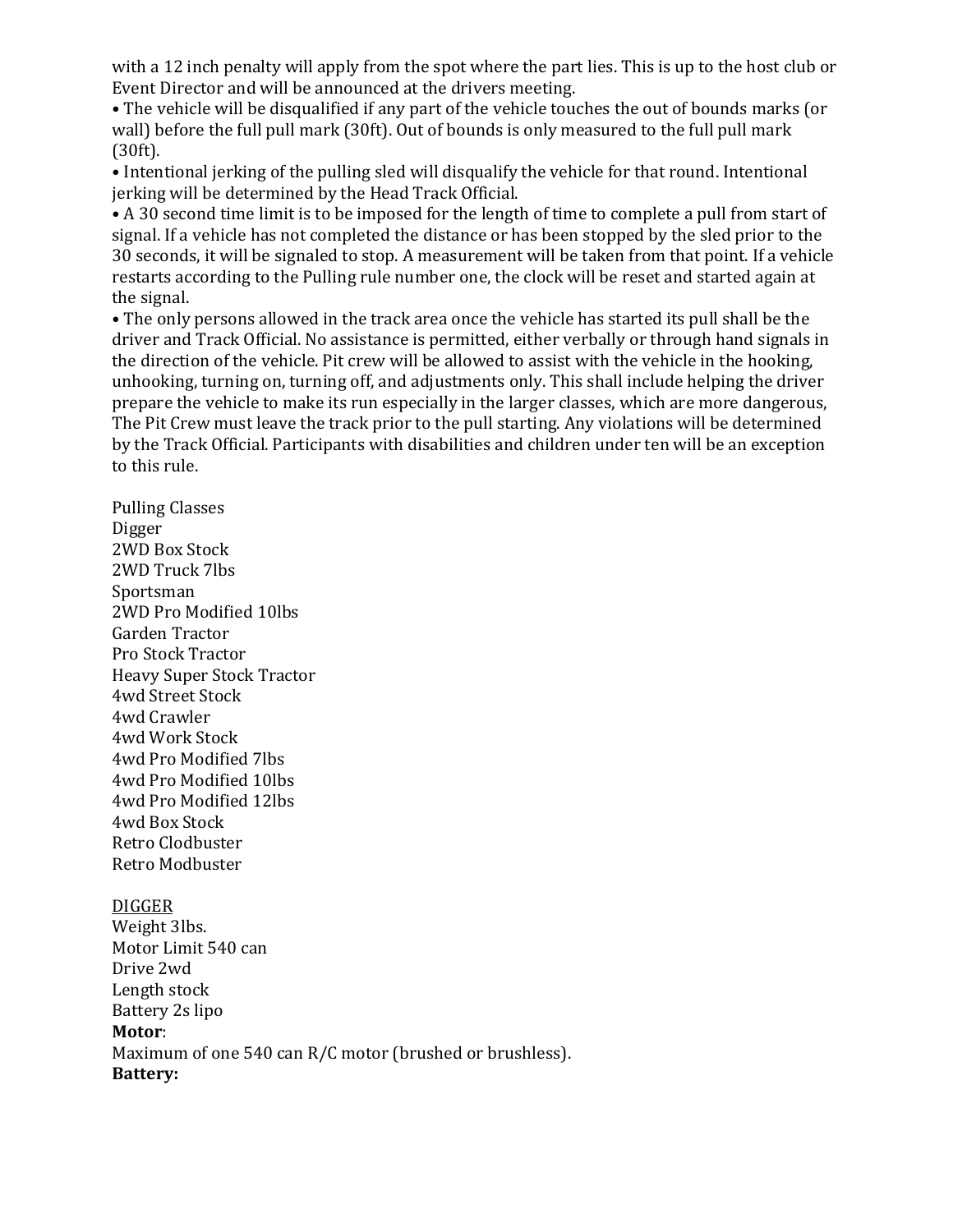Maximum of 2s Lipo or 6-cell NiCd 7.2 Volt. Battery shall be placed in a fashion, so that is cannot be seen from either side, front rear or top of vehicle.

## Chassis:

Must be in stock configuration. Parts may be missing. Holes may be drilled for mounts only. All unused non-factory holes must be filled with epoxy as to maintain factory weight. Aluminum hubs allowed.

## Tires:

Rear tires are to be a maximum 3 1/2" diameter and a maximum of 2" wide. Front tires are to be a maximum of 2 1/2", the stock tire size. The minimum front tire size is 1 3/8".

### Weight:

Maximum vehicle weight is 3 lbs.

#### Dimensions:

Maximum vehicle width is 9 inches.

### Wheelbase:

Wheelbase is 8 inches and stock for this vehicle.

### Hitch:

Hitch is the wheelie bar. Rollers may be added for horizontal adjustment. The aluminum bar may be replaced with a plastic bar.

### Body:

Factory replacement Body or Any 1/12 scale body. The body is to be the furthest item forward. Others:

The spur gear shall be no larger than a 64 tooth 32 pitch. The pinon gear shall be no smaller than a 6 tooth 32 pitch.

2WD Box Stock

Weight 6lbs. Motor Limit any R/C motor Drive 2wd Length 19 inches Battery 2s lipo Motor: Maximum of one R/C motor (brushed or brushless). Battery: Maximum of 2s Lipo or 6-cell NiCd 7.2 Volt. Chassis:

Any factory production 2WD R/C vehicle is allowed (factory production R/C pulling vehicles are not permitted). No pinion gear or other gear changes allowed. No additional gears or gearboxes are permitted. No modification of gear cases are permitted. Bearings are allowed (vehicle only). Suspension must remain original for that vehicle and cannot be locked. Differentials must be original for that vehicle and cannot be locked. No "aftermarket" differentials will be permitted.

Tires:

Tires must be original size for that vehicle. Any tread type will be permitted. Tires may not be cut. Dual wheels are not permitted. Tire chains, added spikes, pins, etc. are not permitted. Weight:

Maximum vehicle weight is 6 lbs. All counterweights must be under body. Dimensions:

Maximum vehicle length of 19 inches. Maximum vehicle width is 13 inches. Dimensions include all parts, body, hitch, etc. of the pulling vehicle. Length and width must be stock for that vehicle. Wheelbase: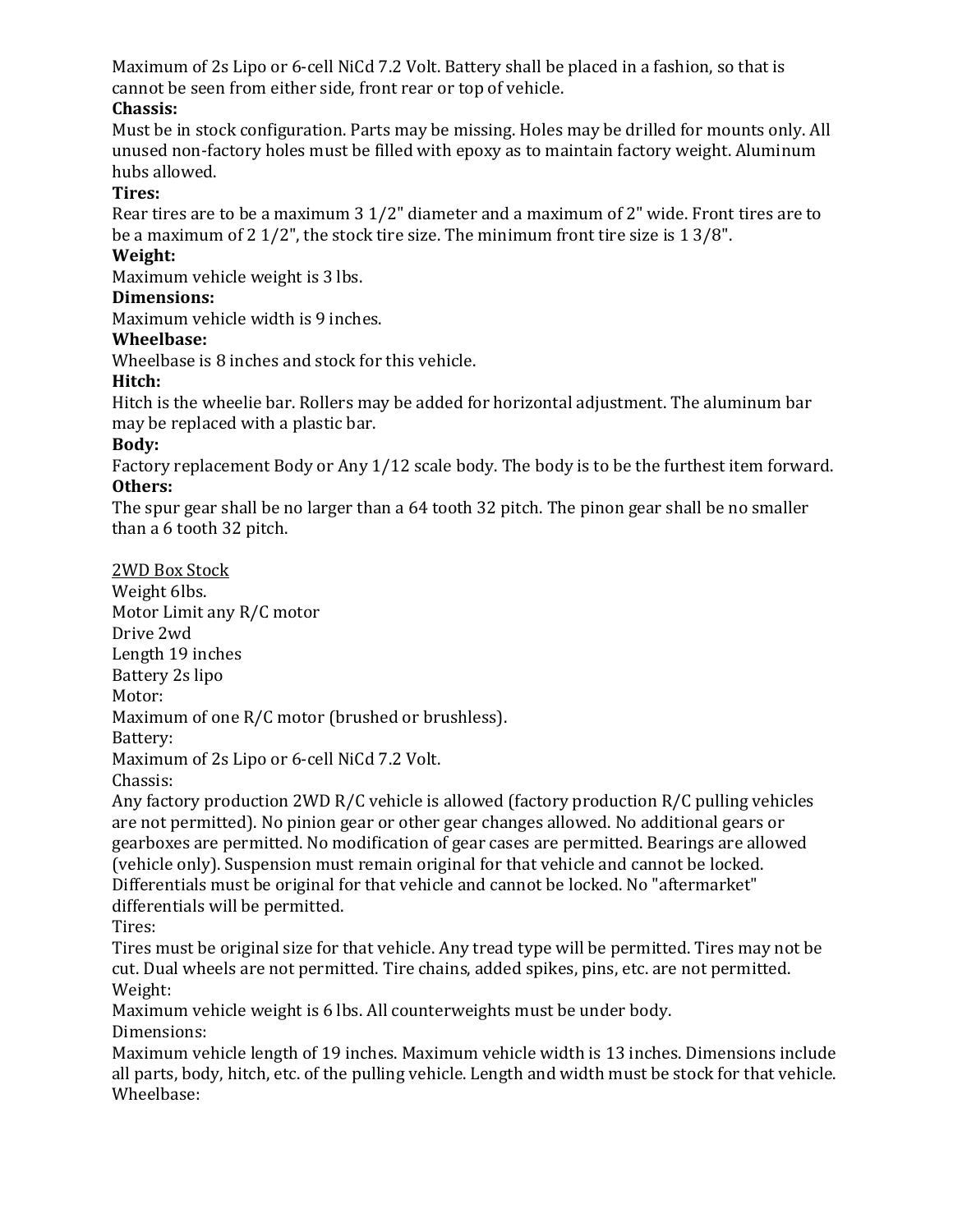Wheelbase must be stock for that vehicle. Hitch:

Maximum hitch height of 2 inches. The hitch must be mounted in such a way as no to permit any movement. Adjustable hitches are allowed but must be locked when pulling. Body: Any scale appearing body allowed. Others: 2WD Truck Weight 7lbs. Motor Limit any R/C motor Drive 2wd Length 19 inches Battery 2s lipo Motor: Maximum of one R/C motor (brushed or brushless). Battery: Maximum of 2s Lipo or 6-cell NiCd 7.2 Volt. Battery shall be placed in a fashion, so that is cannot be seen from either side, front rear or top of vehicle. Chassis: May be scratch built or a combination of kit components. May be built with any of the following: Steel, aluminum, fiberglass or plastic. Tires: Rear tires are to be Tamiya "Wild Willies, Lunchbox, or Midnight Pumpkin" type tires only. Front tires are to be a minimum of 2 1/4" in diameter. Weight: Maximum vehicle weight is 7 lbs. Dimensions: Maximum vehicle length of 19 inches. Maximum vehicle width is 9 inches. The furthest point forward from the centerline of rear axle shall be no further than 15 inches. Wheelbase: Maximum wheelbase of 11 1/2". Hitch: Maximum hitch height of 2 inches. Body: Must use a truck, van or car body only. All components must be under the body. Front tires must be in wheel opening. Others: Sportsman Weight 10lbs. Motor Limit any R/C motor Drive 2wd Length 24 inches Battery 2s lipo Motor: Maximum of one R/C motor (brushed or brushless). Battery: Maximum of 2s Lipo or 6-cell NiCd 7.2 Volt. Battery shall be placed in a fashion, so that is cannot be seen from either side, front rear or top of vehicle. Chassis: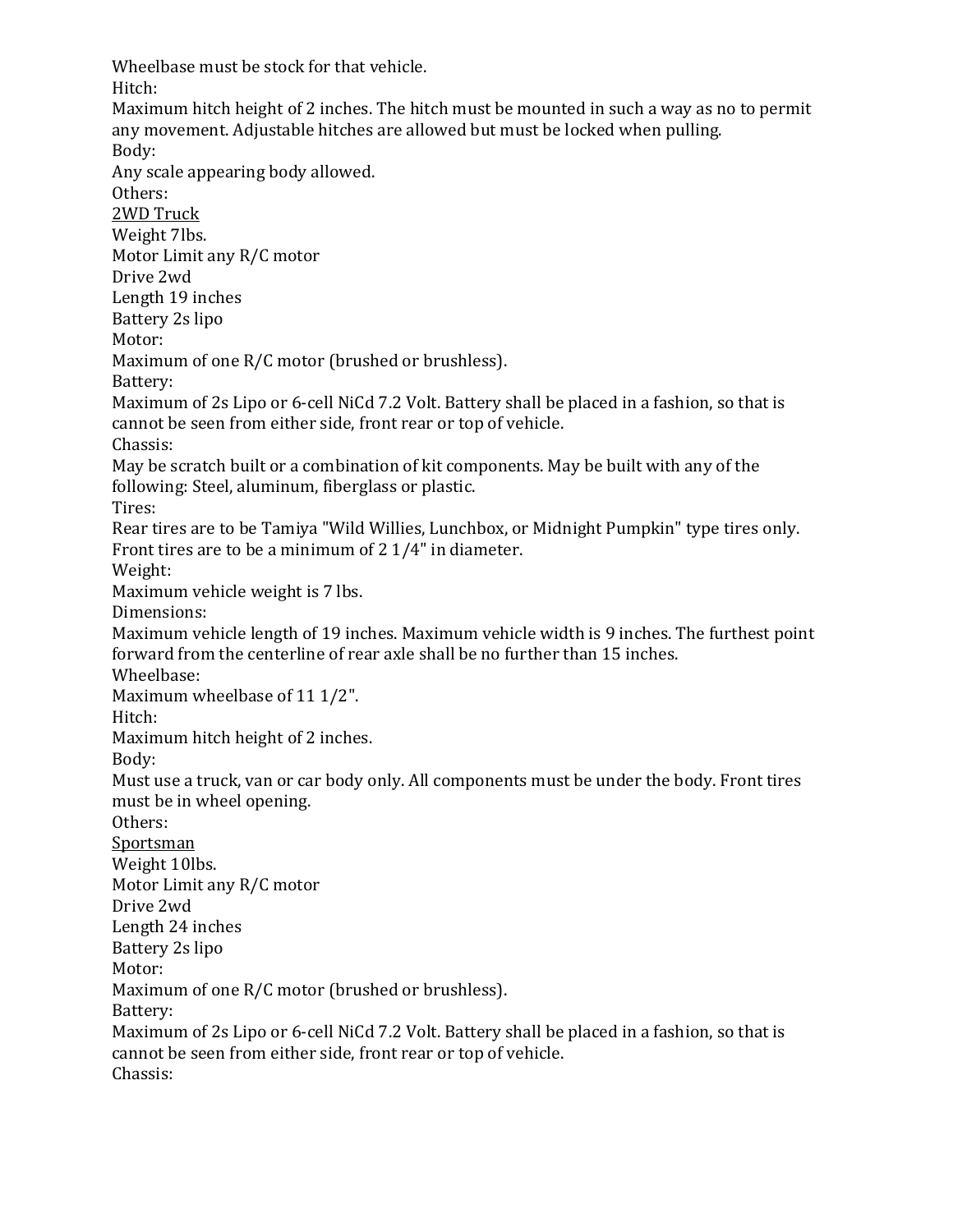May be scratch built or a combination of kit components. May be built with any of the following: Steel, aluminum, fiberglass or plastic. Tires: Maximum rear tire diameter is 7 inches and a minimum diameter of 3 inches. Maximum rear width is 4.5 inches. Minimum front tire diameter is 2 inches. "V" bar tread tires only, tires maybe cut. Weight: Maximum vehicle weight is 10 lbs. Dimensions: Maximum vehicle length of 24 inches. Maximum vehicle width for vehicles is 16 inches. Hitch: Maximum hitch height of 4 inches. Others: 2WD Pro Modified Weight Motor Limit Drive Length Battery 10 lbs. Any R/C motor 2WD 18 inches 3s Lipo Motor: Maximum of one R/C motor (brushed or brushless). Battery: Maximum of 3s Lipo or 7-cell NiCd 11.1 Volt. Battery shall be placed in a fashion, so that is cannot be seen from either side, front rear or top of vehicle. Chassis: May be scratch built or a combination of kit components. May be built with any of the following: Steel, aluminum, fiberglass or plastic. Tires: Maximum rear tire diameter is 5 1/2 inches. Maximum rear width is 3 1/4 inches. Minimum front tire diameter is 2 inches. Weight: Maximum vehicle weight is 10 lbs. Dimensions: Maximum vehicle length of 18 inches. This is to be measured from the center of the axle to the most forward part of the vehicle. Wheelbase: Maximum wheelbase of 12 1/2". Hitch: Maximum hitch height of 4 inches. Body: Must use a truck, van or car body only. All components must be under the body. Front tires must be in wheel opening. Others: Garden Tractor Weight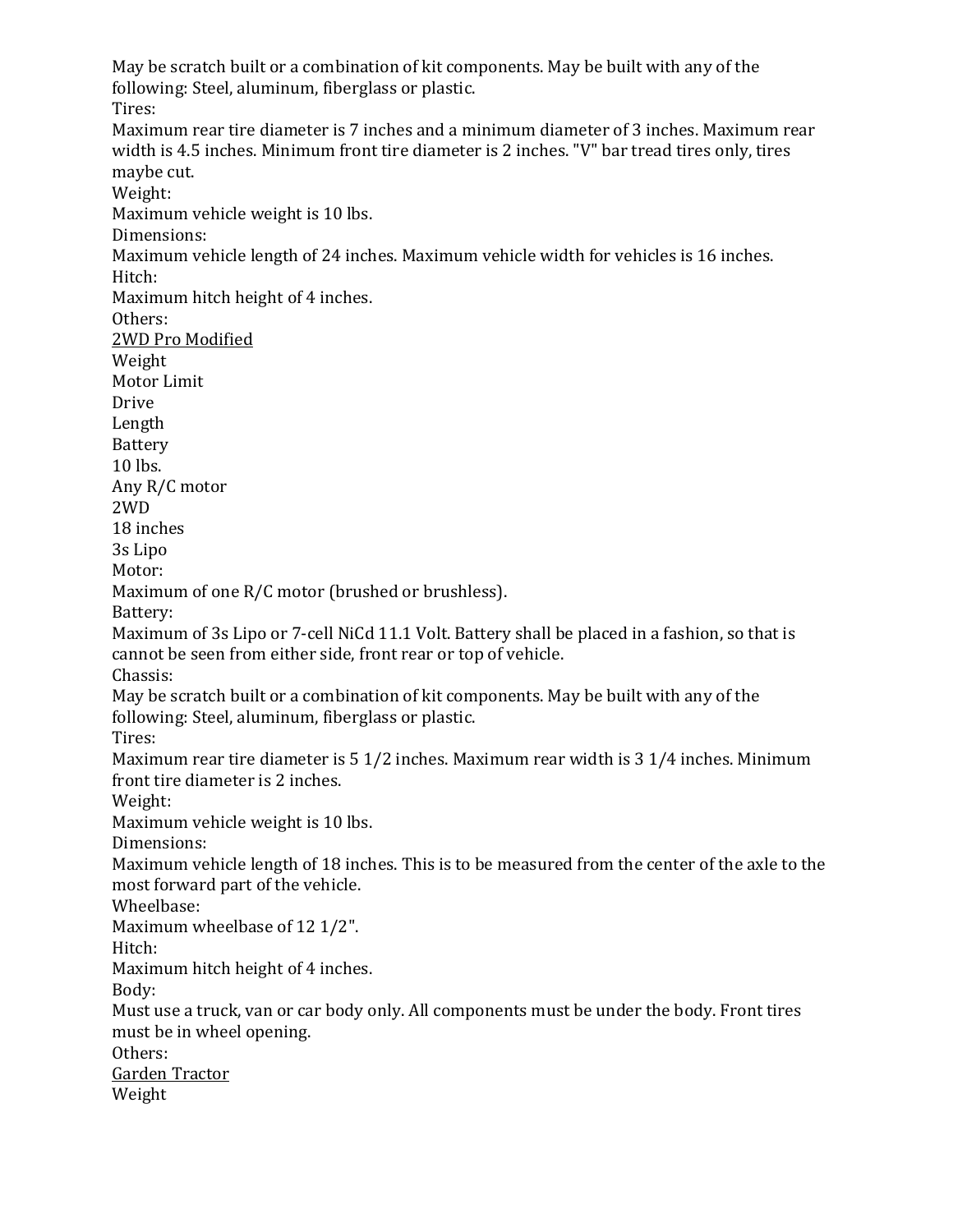Motor Limit Drive Length Battery 4 lbs. Any R/C motor 2WD 12 inches 2s Lipo Motor: Maximum of one R/C motor (brushed or brushless). Battery: Maximum of 2s Lipo or 6-cell NiCd 7.2 Volt. Battery shall be placed in a fashion, so that is cannot be seen from either side, front rear or top of vehicle. Chassis: May be scratch built or a combination of kit components. May be built with any of the following: Steel, aluminum, fiberglass or plastic. Tires: Maximum rear tire diameter is 4 inches. Minimum tire diameter is 2 1/2 inches. Maximum tire width is 2 3/4 inches. Minimum tire width is 1 3/4. Minimum front tire diameter of 1 inch. Tires must be rubber "v" bar tread type. Cutting of tires is allowed. TLT truck tires are allowed. Weight: Maximum vehicle weight is 4 lbs. Dimensions: Maximum vehicle length of 12 inches. Length is measured from the rearmost part of hitch to the furthest point forward. Wheelbase: Maximum wheelbase of 9". Hitch: Maximum hitch height of 4 inches. Body: Will have the appearance of a scale stock or modified garden tractor. Wheelie Bar: Vehicle may have wheelie bars. The wheelie bars may not extend more than 2 inches past the rearmost portion of the hitch. Wheels may be replaced with skid pads. Others: A maximum of one gear drop. This is the drop from the motor pinion to the rear axle spur gears. Pro Stock Tractor Weight Motor Limit Drive Length Battery 10 lbs. Any R/C motor 2WD 19 inches 2s Lipo Motor: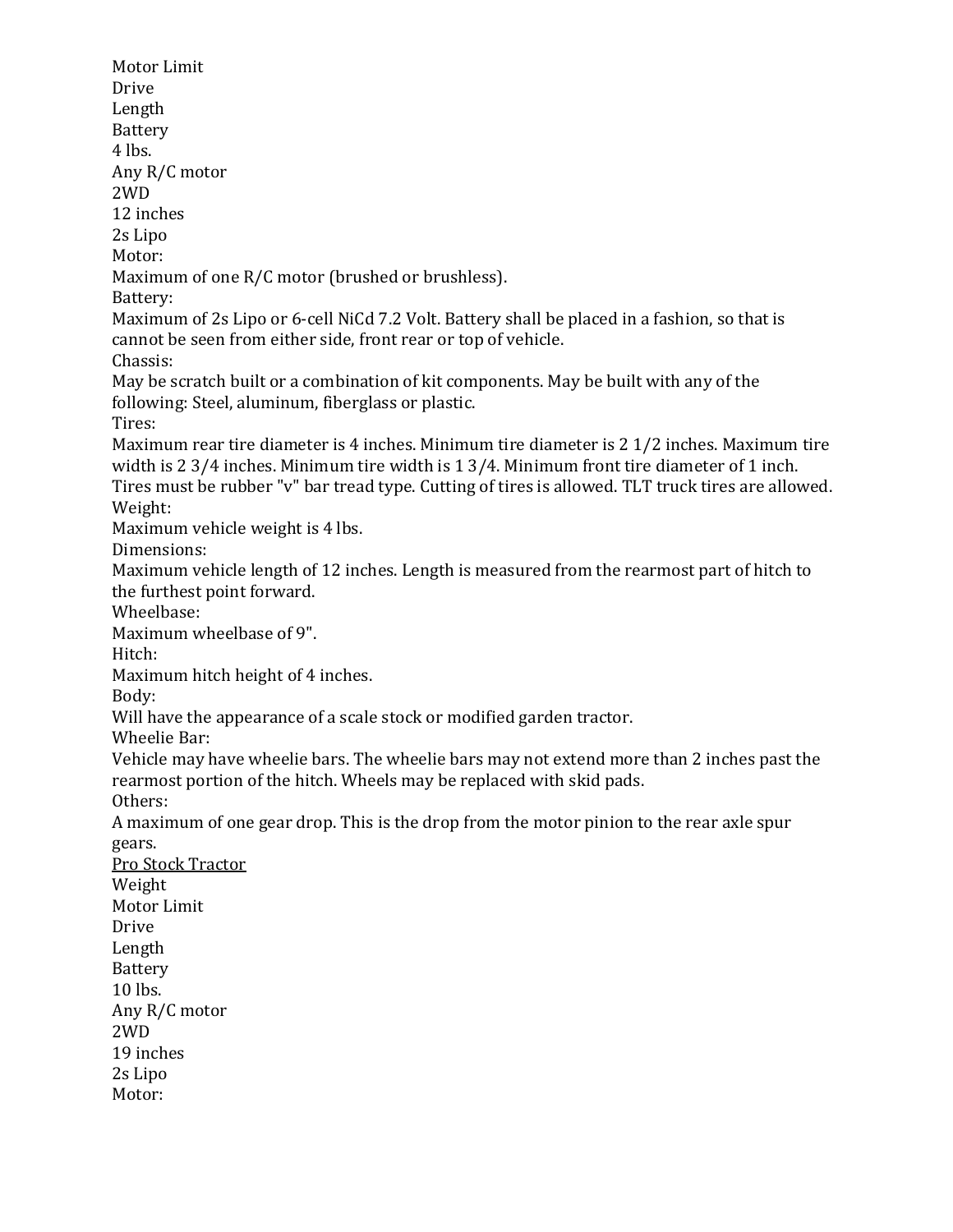Maximum of one R/C motor (brushed or brushless).

Battery:

Maximum of 2s Lipo or 6-cell NiCd 7.2 Volt. Battery shall be placed in a fashion, so that is cannot be seen from either side, front rear or top of tractor. Chassis:

May be scratch built or a combination of kit components. May be built with any of the following: Steel, aluminum, fiberglass or plastic.

Tires:

Rear tires are to be a maximum of 7 inches in diameter. The maximum tread width is 4 1/2 inches. Must be agricultural single "V" type bar tire. Stock E-Maxx tires are allowed. Tires are allowed to be cut.

Weight:

Maximum vehicle weight is 10 lbs. Any visible weight must be scale suitcase weights. These weights are allowed to stick out past the body within the maximum tractor width. Dimensions:

Maximum overall length is 19 inches. Maximum tractor width is 14 inches. Maximum tractor length is 18 3/4 inches. The wheelie bars may be 1/4 inch past the rear most part of the tractor. The Furthest point forward shall be no further that 15 1/2 inches from center of rear axle. Wheelbase:

Maximum wheelbase is 11 1/2 inches.

Hitch:

Maximum hitch height of 2 inches.

Body:

Must be a 1/10 scale Pro-Stock or Super-Stock Farm tractor body. Any make, model and year are allowed. Tractor may be built to resemble a four wheel drive tractor but must remain two wheel drive. Tractor must have fenders of some type. It is suggested, not required that the tractor should smoke, have a driver and a transmission blanket for realism. Front axle:

Front axle may be tricycle type with single or double tires. Front axle may also use a solid or pivoting type axle.

Others:

Wheelie bars are suggested but not required. If wheelie bars are used the wheels maybe removed and /or replaced with skid pads.

Heavy Super Stock Tractor

Weight Motor Limit Drive Length Battery 12 lbs. Any R/C motor 2WD 19.5 inches 3s Lipo Motor: Maximum of one R/C motor (brushed or brushless). Battery: Maximum of 3s Lipo or 7-cell NiCd 11.1 Volt. Battery shall be placed in a fashion, so that is cannot be seen from either side, front rear or top of tractor. Chassis: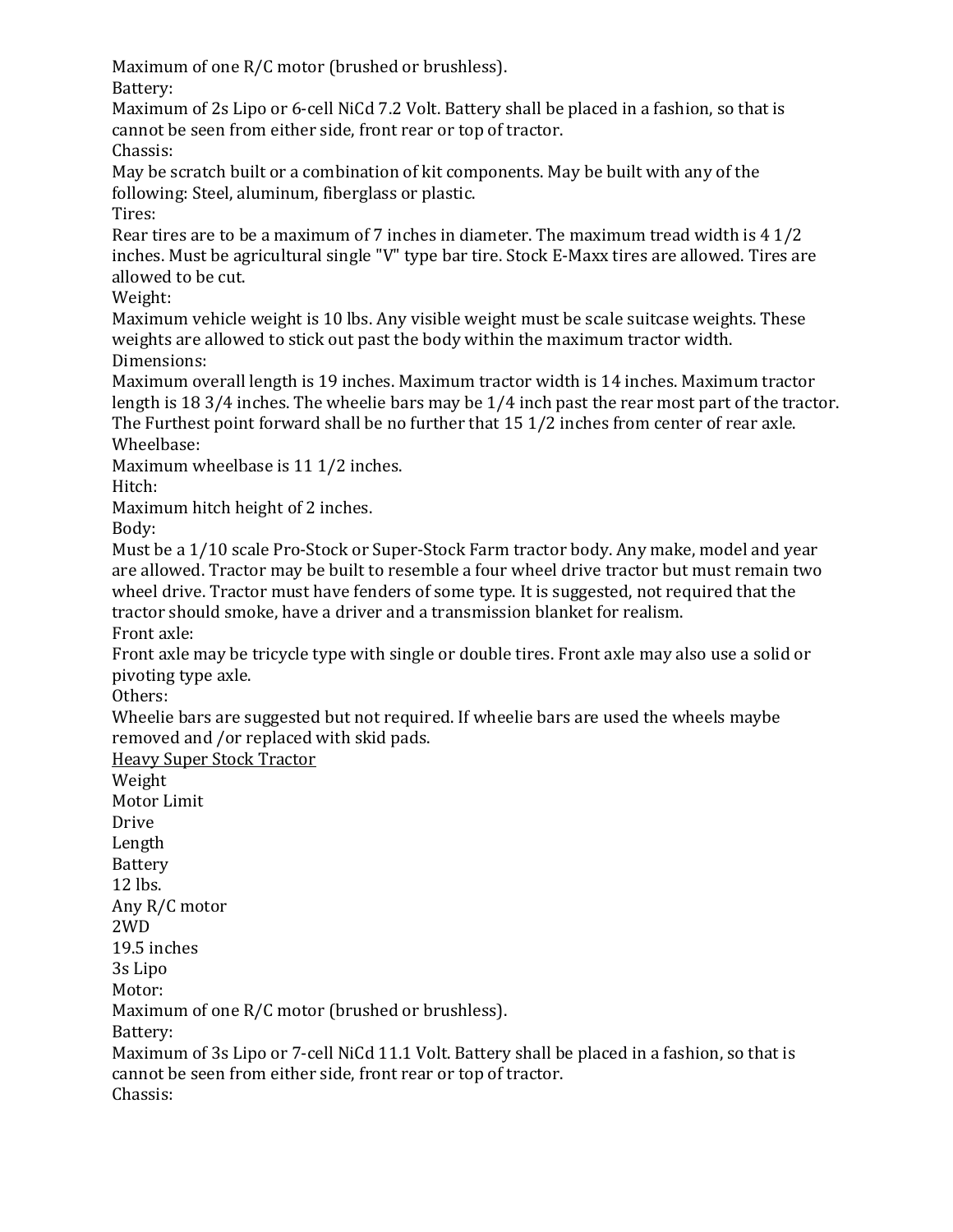May be scratch built or a combination of kit components. May be built with any of the following: Steel, aluminum, fiberglass or plastic.

Tires:

Rear tires are to be a maximum of 7 inches in diameter. The maximum tread width is 4 1/2 inches. Must be agricultural single "V" type bar tire. Stock E-Maxx tires are allowed. Tires are allowed to be cut.

Weight:

Maximum vehicle weight is 12 lbs. Any visible weight must be scale suitcase weights. These weights are allowed to stick out past the body within the maximum tractor width. Dimensions:

Maximum overall length is 19 1/2 inches. Maximum tractor width is 14 inches. Maximum tractor length is 18 3/4 inches. The wheelie bars may be 1/4 inch past the rear most part of the tractor. The Furthest point forward shall be no further that 15 1/2 inches from center of rear axle.

Wheelbase:

Maximum wheelbase is 11 1/2 inches.

Hitch:

Maximum hitch height of 3 inches.

Body:

Must be a 1/10 scale Pro-Stock or Super-Stock Farm tractor body. Any make, model and year are allowed. Tractor may be built to resemble a four wheel drive tractor but must remain two wheel drive. Tractor must have fenders of some type. It is suggested, not required that the tractor should smoke, have a driver and a transmission blanket for realism. Front axle:

Front axle may be tricycle type with single or double tires. Front axle may also use a solid or pivoting type axle.

Others:

Wheelie bars are suggested but not required. If wheelie bars are used the wheels maybe removed and /or replaced with skid pads.

4WD Street Stock

Weight

Motor Limit

Drive

Length Battery

7 lbs.

27t or higher

4WD

22 inches

2s Lipo

Motor:

Maximum of one R/C motor (27t or higher brushed, closed end bell/sealed can).

Battery:

Maximum of 2s Lipo or 6-cell NiCd 7.2 Volt. Battery shall be placed in a fashion, so that is cannot be seen from either side, front rear or top of vehicle.

Chassis:

Chassis must be a ladder frame chassis or tub style chassis (i.e. Cc01, TA02t are acceptable) (aluminum, steel or plastic).

Suspension: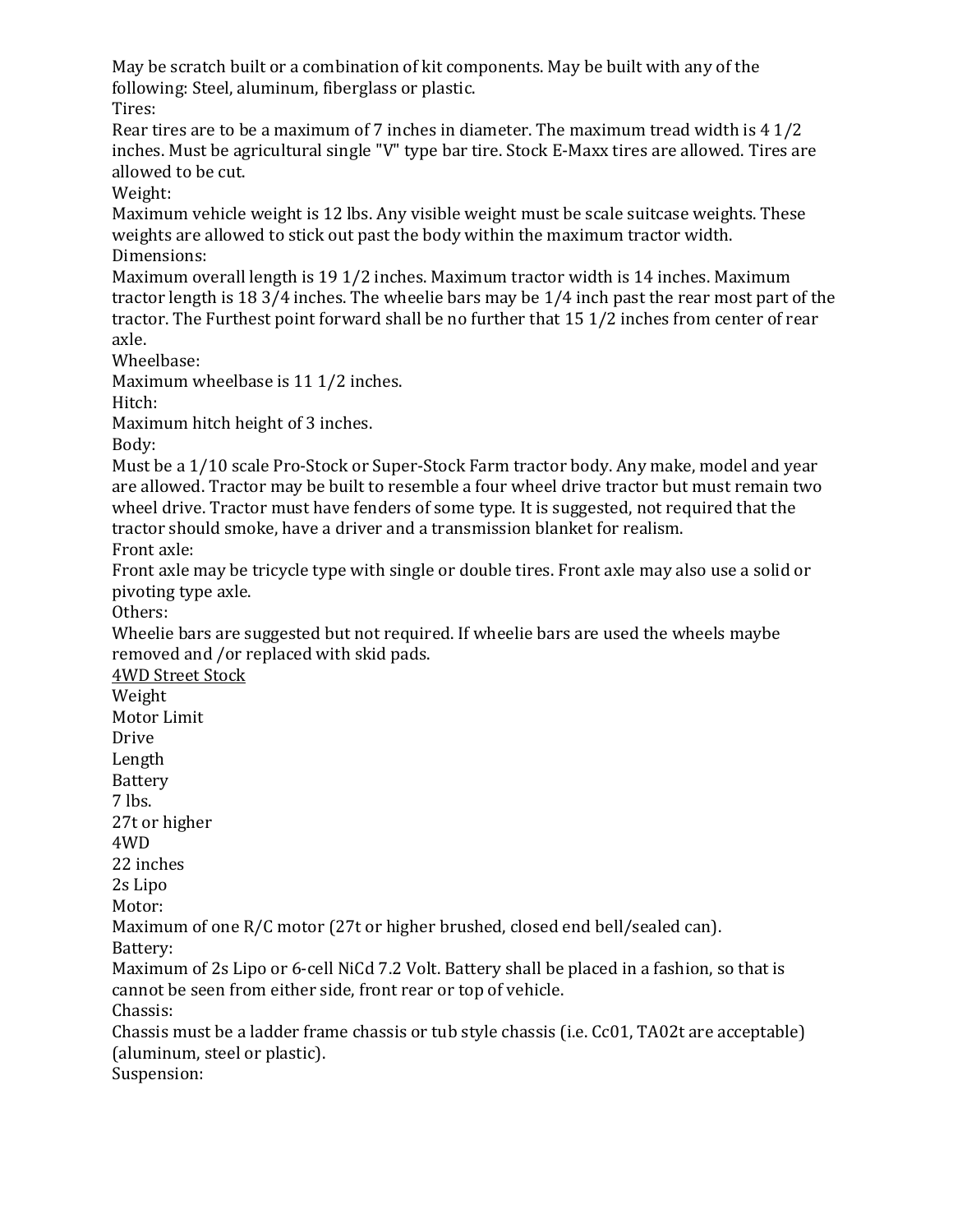Any style front and rear suspension permitted (leaf spring, coil or torsion type). Rear suspension can NOT be locked or rigidly mounted. Transmission: Any FACTORY PRODUCTION transmission permitted. No homemade transmissions. Tires: Any street tread DOT style tire permitted, not to exceed 3.85 inches in diameter and 1.62 inches in tread width. Must be mounted on 2.2 inch diameter or smaller wheel. Dual wheels are permitted on the rear only. No "V" tread agricultural type tires. Tires cannot be sharpened, clipped or modified. Weight: Maximum vehicle weight is 7 lbs. All counterweights must be under body. Dimensions: Max. vehicle length of 22 inches. Maximum width is 12.5 for dually. 10.5 single. Wheelbase: Maximum wheelbase of 14 inches. Hitch: Maximum hitch height of 2 1/2 inches. Rear edge of hitch hole is to be no less than 2 1/2 inches from the center line of the rear axle. Body: Any scale appearing Factory production style body. Others: 4WD Crawler Weight Motor Limit Drive Length Battery 8 lbs. Any R/C motor 4WD 22 inches 2s Lipo Motor: Maximum of one R/C motor (brushed or brushless) Battery: Maximum of 2s Lipo or 6-cell NiCd 7.2 Volt. Battery shall be placed in a fashion, so that is cannot be seen from either side, front rear or top of vehicle. Chassis: Chassis must be any FACTORY PRODUCTION automotive style, ladder frame chassis (aluminum, steel or plastic). Custom manufacture's chassis are prohibited. Suspension: Any style front and rear suspension permitted (leaf spring, coil or torsion type). Suspension must be functional in all corners. Transmission: Any FACTORY PRODUCTION transmission permitted. No homemade transmissions. Axles: Any scale appearing solid drive axles. Tires: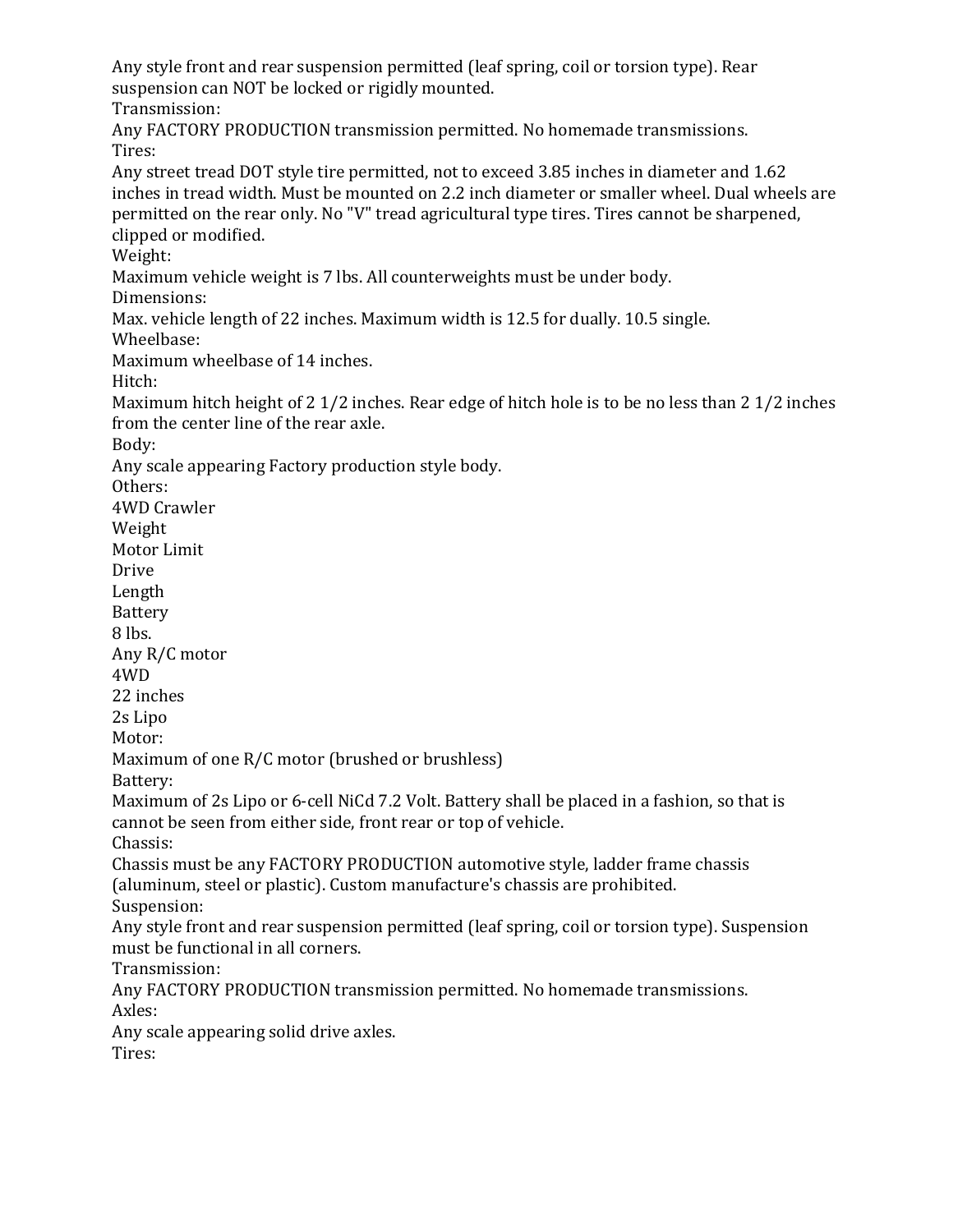Any street tread DOT or trail style tire permitted. Must be mounted on 2.2 inch diameter or smaller wheel. Dual wheels are permitted on the rear only. No "V" tread agricultural type tires. Tires cannot be sharpened, clipped or modified. Weight: Maximum vehicle weight is 8 lbs. All weight must be under body. Hitch: Hitches at the frame rails or below. Body: Any 1/10th scale style body. Others: Any 1/10th scale 4wd crawler/scaler kit. 4WD Work Stock Weight Motor Limit Drive Length Battery 8.5 lbs. Any R/C motor 4WD 22 inches 2s Lipo Motor: Maximum of one R/C motor (brushed or brushless) Battery: Maximum of 2s Lipo or 6-cell NiCd 7.2 Volt. Battery shall be placed in a fashion, so that is cannot be seen from either side, front rear or top of vehicle. Chassis: Chassis must be any FACTORY PRODUCTION automotive style, ladder frame chassis (aluminum, steel or plastic). Custom manufacture's chassis are prohibited. Suspension: Any style front and rear suspension permitted (leaf spring, coil or torsion type). Rear suspension can be locked or rigidly mounted. Transmission: Any FACTORY PRODUCTION transmission permitted. No homemade transmissions. Axles: Any scale appearing solid drive axles. Tires: Any street tread DOT style tire permitted, not to exceed 4 1/8 inches in diameter and 1.62 inches in tread width. Must be mounted on 1.9 inch diameter or smaller wheel. Dual wheels are permitted on the rear only. No "V" tread agricultural type tires. Tires cannot be sharpened, clipped or modified. Weight: Maximum vehicle weight is 8.5 lbs. Any visible weight must be scale appearing. Dimensions: Maximum vehicle length of 22 inches. Maximum width is 12.5 inches. Front weights or weight box not to exceed 5 1/2 inches from center line of the front axle to the furthest point forward. Wheelbase: Maximum wheelbase of 12 1/2 inches. Hitch: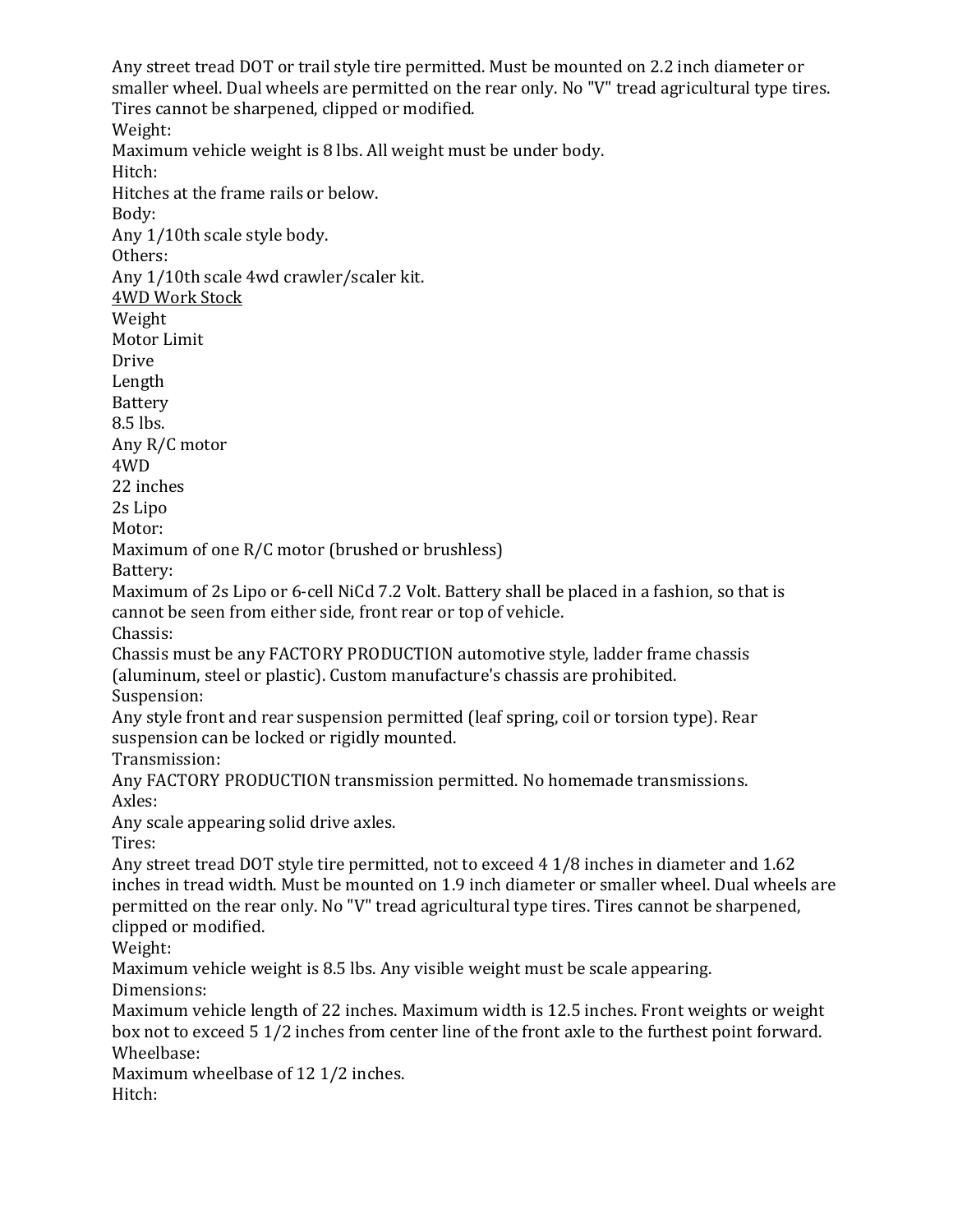Maximum hitch height of 2 1/2 inches. Rear edge of hitch hole is to be no less than 2 1/2 inches from the center line of the rear axle. Body: Any scale appearing Factory production style body. Others: 4WD Pro Modified 7# Weight Motor Limit Drive Length Battery 7 lbs. Any R/C motor 4WD 21 inches 2s Lipo Motor: Maximum of one R/C motor (brushed or brushless) Battery: Maximum of 2s Lipo or 6-cell NiCd 7.2 Volt. Battery shall be placed in a fashion, so that is cannot be seen from either side, front rear or top of vehicle. Chassis: May be a kit, scratch built or a combination of both. May be built with any of the following: Steel, aluminum, fiberglass or plastic. Tires: Maximum tire diameter is 4 inches. Minimum tire diameter is 2 1/2 inches. Maximum tire width is 2 3/4 inches. Minimum tire width is 1 3/4 inches. Tires must be rubber bar tread type. Cutting of tires is allowed. RC4WD, TLT and 1/16 Traxxas Monster truck tires are allowed. Weight: Maximum vehicle weight is 7 lbs. Weight covers are permitted. Dimensions: Maximum vehicle length of 21 inches. Maximum vehicle width is 9 inches. The furthest point forward from the centerline of the rear axle shall be no more than 17 inches, or 6 inches from the centerline of the front axle. Wheelbase: Wheelbase is not to be less than 10 inches or more than 11 inches. Hitch: Maximum hitch height of 2 inches. Center of the hitch hole shall be no more than 2 1/2 inches from the center of the rear axle. Body: Must be 1/10 scale truck Body. Body must resemble a 4x4 truck that you see at a full scale pulling event. If an alternate body, such as a balsa body is to be used, a Parma number 10102 or 10103 shall be used as the template for the wheel openings. The rear wheel openings may not be cut beyond the factory lines. The front wheel openings must use the factory lines but may have the bottom corners trimmed for tire clearance. The wheels must fit the body opening. The body may not be cut in order to make it longer or shorter. The body must have tailgate and grille. Others: 4WD Pro Modified 10# Weight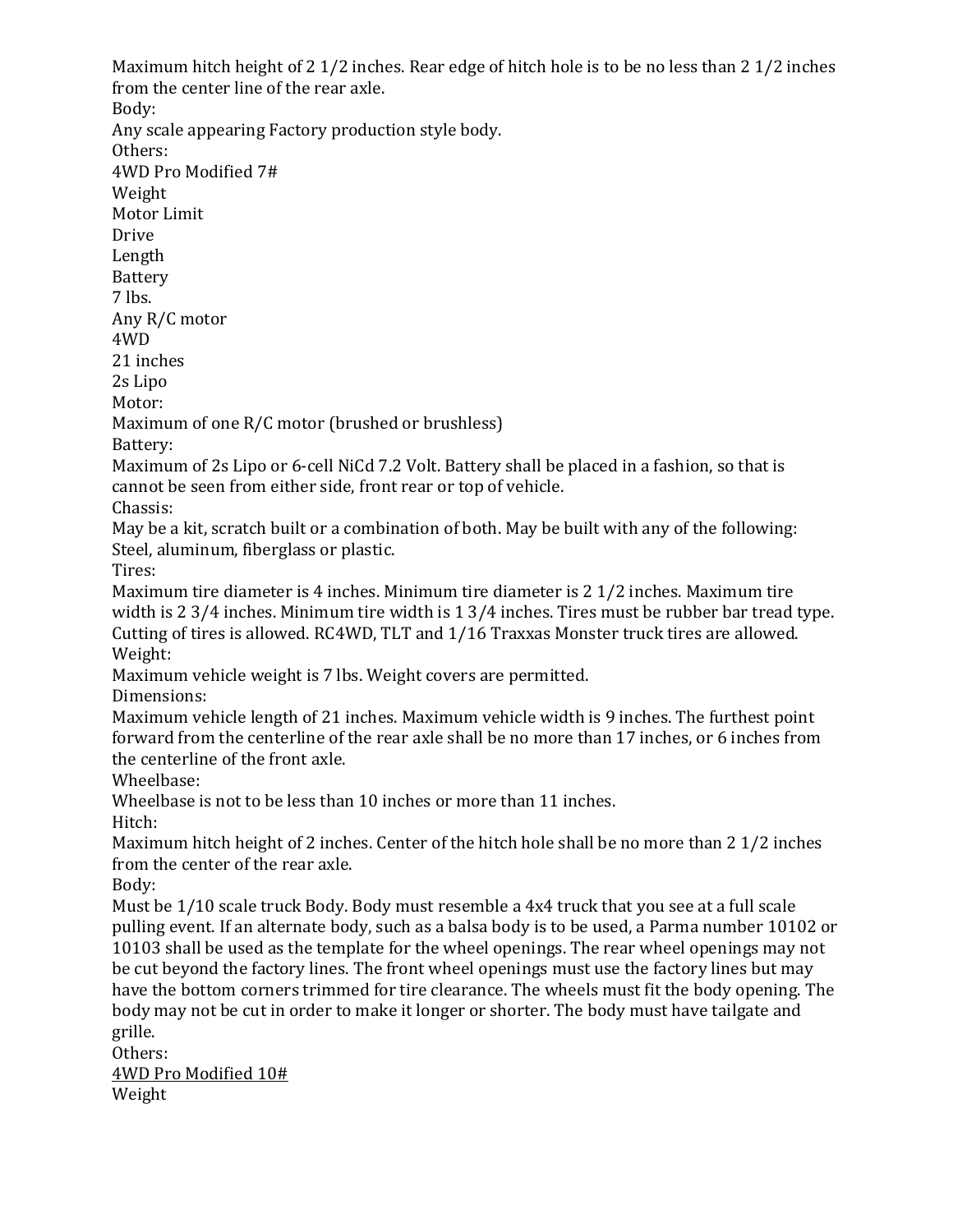Motor Limit Drive Length Battery 10 lbs. Any R/C motor 4WD 21 inches 2s Lipo Motor: Maximum of one R/C motor (brushed or brushless) Battery: Maximum of 2s Lipo or 6-cell NiCd 7.2 Volt. Battery shall be placed in a fashion, so that is cannot be seen from either side, front rear or top of vehicle. Chassis: May be a kit, scratch built or a combination of both. May be built with any of the following: Steel, aluminum, fiberglass or plastic. Tires: Maximum tire diameter is 4 1/2 inches. Maximum tire width is 2 3/4 inches. Cutting of tires is allowed. Maximum of four tires. Weight: Maximum vehicle weight is 10 lbs. Any visible weight must be scale appearing. Dimensions: Maximum vehicle length of 24 inches. Maximum vehicle width is 11 1/2 inches. The furthest point forward from the centerline of the rear axle shall be no more than 20 inches. Wheelbase: Maximum wheelbase of 11 3/4 inches. Hitch: Maximum hitch height of 2.5 inches. Body: Any scale appearing body is allowed. Wheels must be fit in the body wheel openings. Others: This class will be any drive type truck. Examples of the drive types are: chain drive, direct shaft, and belt drive 4WD Pro Modified 12# Weight Motor Limit Drive Length Battery 12 lbs. Any R/C motor 4WD 24 inches 3s Lipo Motor: Maximum of one R/C motor (brushed or brushless) Battery: Maximum of 3s Lipo or 7-cell NiCd 11.1 Volt. Battery shall be placed in a fashion, so that is cannot be seen from either side, front rear or top of vehicle.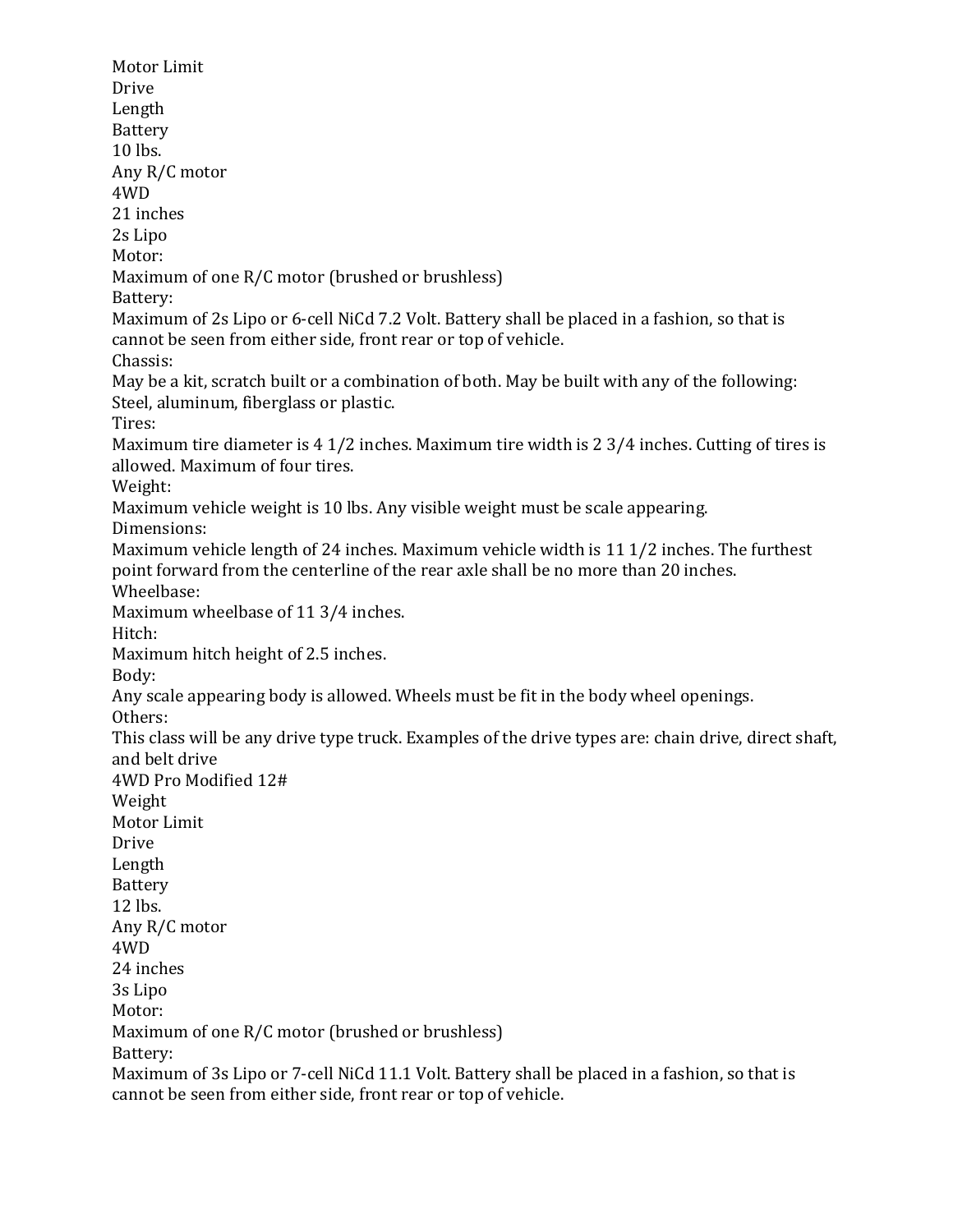Chassis:

May be a kit, scratch built or a combination of both. May be built with any of the following: Steel, aluminum, fiberglass or plastic. Any gearbox or combination of gear reductions units can be used.

Tires:

Maximum tire diameter is 4 1/2 inches. Tires must be rubber bar tread type. Cutting of tires is allowed.

Weight:

Maximum vehicle weight is 12 lbs. Any visible weight must be scale appearing.

Dimensions:

Maximum vehicle length of 24 inches. Measured from the rear of the hitch to the most forward part of the truck. Maximum vehicle width is 12 1/2 inches. The maximum distance for hanging weight will be 6 inches from center line of front axle forward. No part of the truck will be any farther ahead.

Wheelbase:

Maximum wheelbase of 13 1/2 inches.

Hitch:

Maximum hitch height of 2.5 inches. Truck must balance on its own. Hitches will be measured with no assistance to hold rear down.

Body:

Must be a 1/10 or 1/8 scale truck or van body. No tractors allowed. Wheels must fit in opening. Scale appearing as close as possible is preferred.

Others:

4WD Box Stock Weight

Motor Limit

Drive

Length Battery

14 lbs.

Any R/C motor

4WD

19 1/2 inches

2s Lipo

Motor:

Maximum of two R/C motor (brushed or brushless)

Battery:

Maximum of 2s Lipo or 6-cell NiCd 7.2 Volt. Battery must be in stock location with battery box. Chassis:

The chassis must be original for that vehicle. Aluminum steering mechanisms are allowed. Rear wheel steering maybe locked. Steering servo may be used and may be relocated. A 1/4 scale steering servo is allowed. USA is allowed to use replacement dog bones from and R/C manufacturer. Items not related to the suspension may be removed.

Suspension:

Suspension must be original for that vehicle. Suspension may be locked at each wheel only. All stock suspension must be present and that includes the shocks.

Transmission:

Gearbox must be original for that vehicle. Minimum pinion size is an 8 tooth 32 pitch, needs to be visible. Motor swing adapters are allowed. No additional gearboxes are permitted. Aluminum gearbox braces are allowed.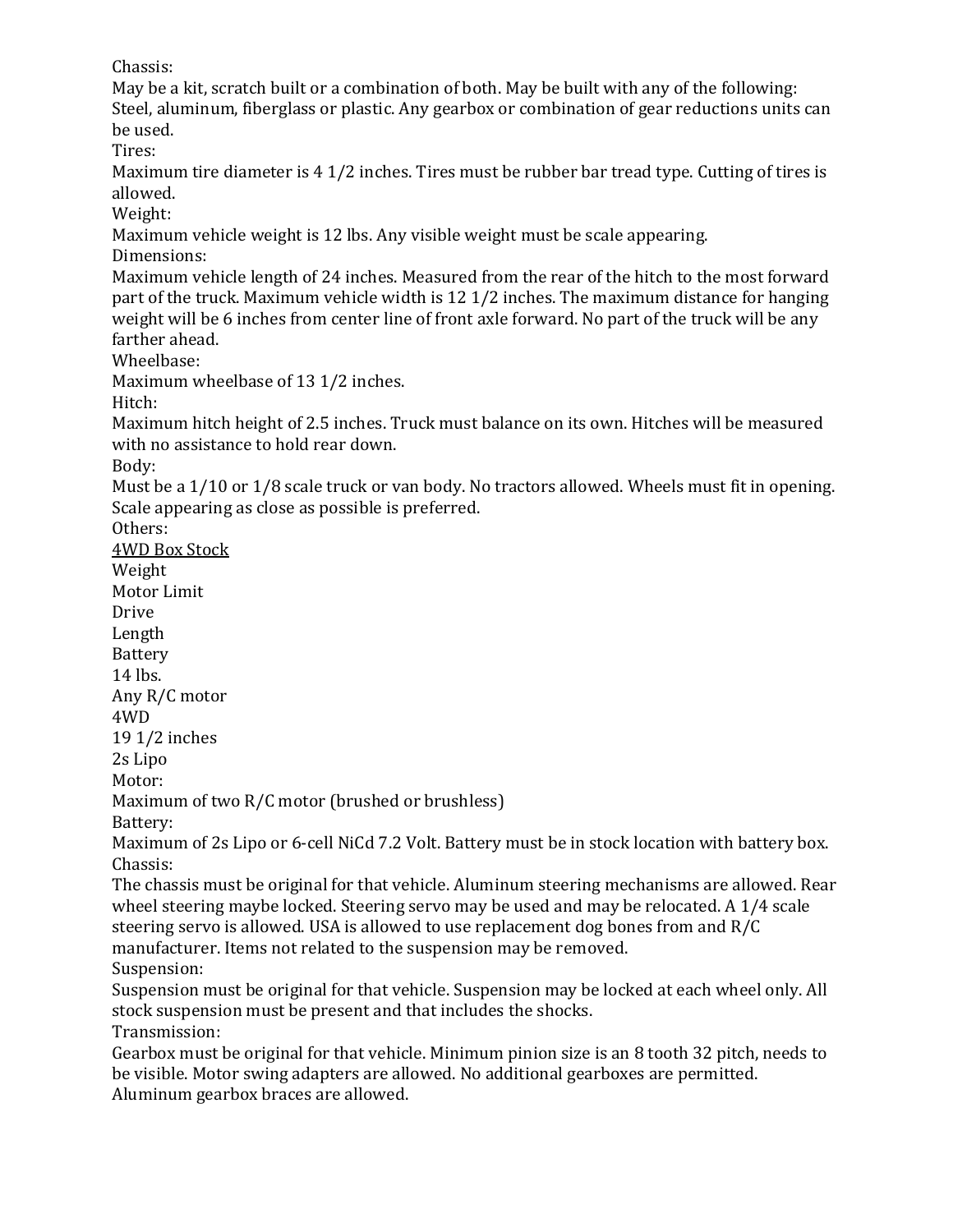Axles:

Axles must be original for that vehicle. Tires: All four tires must be of the same size and stock for that vehicle. Bar tires only. No street or foam tires. Cutting of tires is not allowed. Stuffing of tires is allowed. Weight: Maximum vehicle weight is 14 lbs. No weight past the front bumper. Dimensions: Maximum vehicle length of 19 1/2 inches. Maximum width is 16 inches. Wheelbase: Must be original for that vehicle. Hitch: Maximum hitch height of 4 inches. Body: Maybe changed to lexan but must resemble a real type car, truck, van or SUV. For example a Ford, Chevy or Dodge 1/2 or 3/4 ton pickup truck. Others: This class is limited to factory production dual-motored 4WD vehicles. Retro Clodbuster Weight Motor Limit Drive Length Battery 14 lbs. 27t or higher 4WD 19 1/2 inches 2s Lipo Motor: Maximum of two R/C motor (27t or higher sealed brushed). Battery: Maximum of 2s Lipo or 6-cell NiCd 7.4 Volt. Battery shall be placed in a fashion, so that is cannot be seen from either side, front rear or top of vehicle. Chassis: The chassis must be original for that vehicle. Aluminum steering mechanisms are allowed. Rear wheel steering maybe locked. Steering servo may be used and may be relocated. A 1/4 scale steering servo is allowed. Items not related to the suspension may be removed. Suspension: Suspension must be original for that vehicle. Suspension must be functional at each wheel. All stock suspension must be present and that includes the shocks, oil filled shocks allowed. Transmission: Gearbox must be original style for that vehicle. Minimum pinion size is an 8 tooth 32 pitch. Motor swing adapters are allowed. No additional gearboxes are permitted. Aluminum gearbox braces are allowed. Axles: Axles must be original for that vehicle.

Tires:

All four tires must be of the same size. 2.5 or 2.6 rims, bar tires only. No street or foam tires. Cutting of tires is not allowed. Stuffing of tires is allowed. 2.2 Rangers allowed.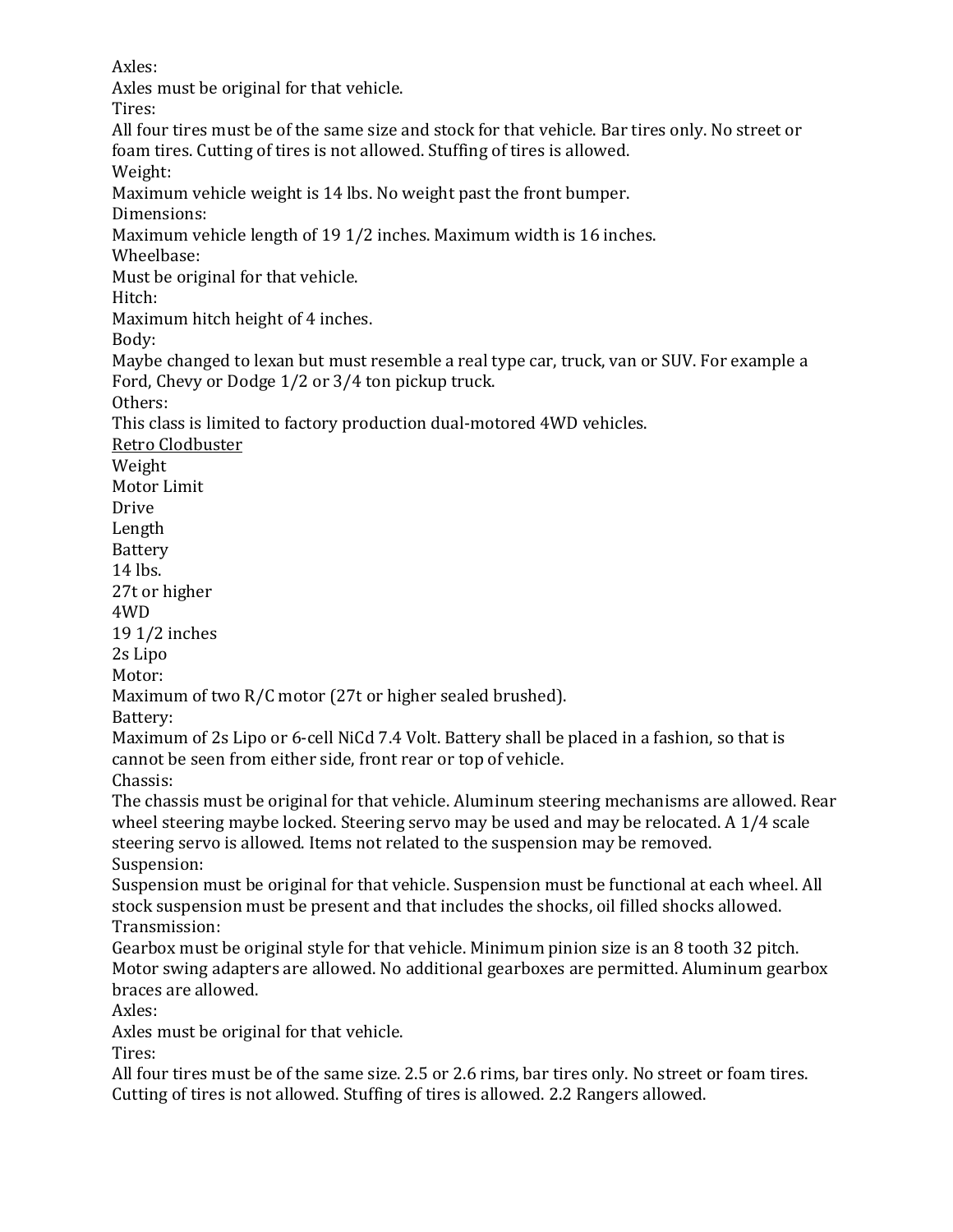Weight: Maximum vehicle weight is 14 lbs. No weight past the front bumper. Dimensions: Maximum vehicle length of 19 1/2 inches. Maximum width is 16 inches. Wheelbase: Must be original for that vehicle. Hitch: Maximum hitch height of 4 inches. Body: Maybe changed to lexan but must resemble a real type truck, van or SUV. For example a Ford, Chevy or Dodge 1/2 or 3/4 ton pickup truck. Others: This class is limited to factory production dual-motored 4WD vehicles. Retro Modbuster Weight 14lbs. Motor Limit 15t or higher Drive 4wd Length 19 1/2 inches Battery 3s lipo Motor: Maximum of two R/C motor 15t or higher brushed). Battery: Maximum of 3s Lipo or 7-cell NiCd 11.1 Volt. Battery shall be placed in a fashion, so that is cannot be seen from either side, front rear or top of vehicle. Chassis: The chassis must be original, custom or aftermarket replacement for that vehicle. Aluminum steering mechanisms are allowed. Rear wheel steering maybe locked. Steering servo may be used and may be relocated. A 1/4 scale steering servo is allowed. Items not related to the suspension may be removed. Suspension: Suspension must be original for that vehicle. Suspension must be functional at each wheel. All stock suspension must be present and that includes the shocks, oil filled shocks allowed. Transmission: Gearbox must be original style for that vehicle. Minimum pinion size is an 8 tooth 32 pitch. Motor swing adapters are allowed. No additional gearboxes are permitted. Aluminum gearbox braces are allowed. Axles: Axles must be original for that vehicle. Tires: All four tires must be of the same size. 2.5 rims or bigger. No street or foam tires. Cutting of tires is not allowed. Stuffing of tires is allowed. Weight: Maximum vehicle weight is 14 lbs. No weight past the front bumper. Dimensions: Maximum vehicle length of 22 inches. Maximum width is 16 inches. Wheelbase: Must be fit wheelbase of body. Hitch: Maximum hitch height of 4 inches.

Body: